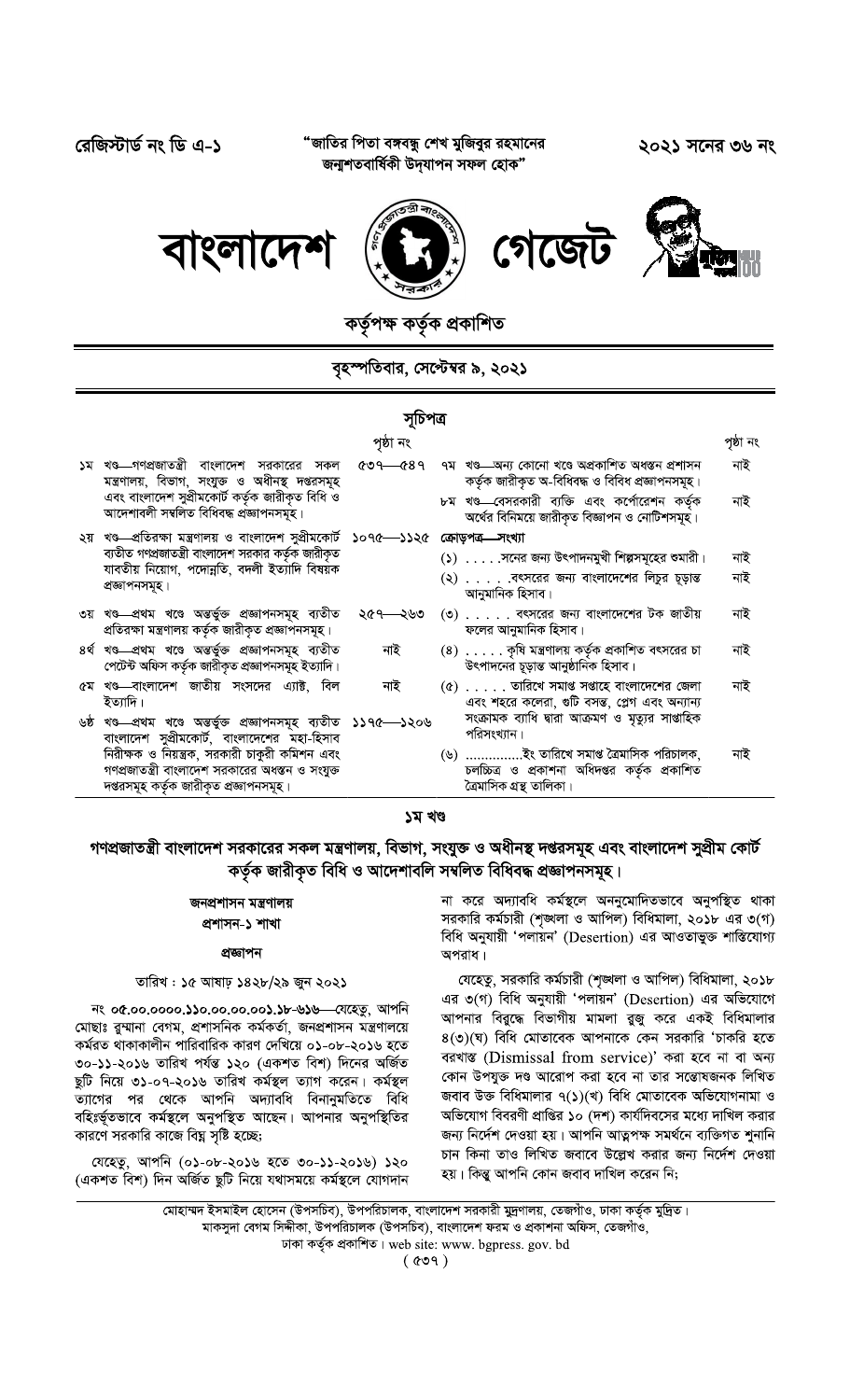# বাণিজ্য মন্ত্ৰণালয় প্ৰশাসন-৩ শাখা

#### প্ৰজ্ঞাপন

### তারিখ: ১৩ আষাঢ় ১৪২৮/২৭ জুন ২০২১

নং ২৬.০০.০০০০.০৮৮.২৭.০০২.২১.১৭১ বেহেতু, জনাব মোঃ মনোয়ার হোসেন তপু, নির্বাহী কর্মকর্তা, আমদানি ও রপ্তানি সহকারী নিয়ন্ত্রকের দপ্তর, বরিশাল বিগত ২২-১০-২০২০ হতে ২২-০২-২০২১ তারিখ পর্যন্ত সময়ে বিনা অনুমতিতে ১২৪ দিন কর্মস্থলে অনুপস্থিত থাকায় সরকারি কর্মচারী (শৃংখলা ও আপিল) বিধিমালা ২০১৮ এর বিধি ৩(গ) অনুযায়ী পলায়ন (Desertion) এর অভিযোগে রুজুকৃত ২৬.০০.০০০০.০৮৮.২৭.০০২.২১ নম্বর বিভাগীয় মামলায় ০৬ এপ্রিল ২০২১ খ্রিঃ তারিখের ১২২ নম্বর স্মারকের মাধ্যমে তাকে কারণ দর্শানোর জন্য নির্দেশ প্রদান করা হয়; এবং

যেহেতু, তার নিকট হতে প্রাপ্ত জবাব সম্ভোষজনক বিবেচিত না হওয়ায় এবং ব্যক্তিগত শুনানীতে অংশগ্রহণের বিষয়ে কোন মন্তব্য না করায় ন্যায় বিচারের স্বার্থে বিভাগীয় মামলাটি তদন্ত করার জন্য তদন্ত কৰ্মকৰ্তা নিয়োগ করা হয়; এবং

যেহেতু, তদন্ত কৰ্মকৰ্তা কৰ্তৃক ১৬ জুন ২০২১ তারিখে দাখিরকৃত তদন্ত প্রতিবেদনে জনাব মোঃ মনোয়ার হোসেন তপু এর বিরুদ্ধে সরকারি কর্মচারী (শৃংখলা ও আপীল) বিধিমালা ২০১৮ এর বিধি ৩(গ) অনুযায়ী পলায়ন (Desertion) এর অভিযোগ প্রমাণিত হয়েছে মর্মে উল্লেখ করেছে।

সেহেতু, জনাব মোঃ মনোয়ার হোসেন তপু, নির্বাহী কর্মকর্তা, আমদানি ও রপ্তানি সহকারী নিয়ন্ত্রকের দপ্তর, বরিশাল এর বিরুদ্ধে সরকারি কর্মচারী (শৃংখলা ও আপীল) বিধিমালা ২০১৮ এর বিধি ৩(গ) অনুযায়ী পলায়ন (Desertion) এর অভিযোগ প্রমাণিত হওয়ায় অভিযোগের গুরুত্ব এবং সার্বিক বিষয় পর্যালোচনায় তাকে উক্ত বিধিমালার ৪ (২) (ঘ) বিধি অনুসারে '০২ (দুই) বছরের জন্য বেতন গ্রেডের নিম্নতর ধাপে অবনমিতকরণ' লঘুদণ্ড প্রদান করা হলো। তিনি ভবিষ্যতে উক্ত মেয়াদের কোন বকেয়া প্রাপ্য হবেন না এবং উক্ত মেয়াদ বেতন বৃদ্ধির জন্য গণনা করা হবে না।

জারীকৃত এ আদেশ অবিলম্বে কার্যকর হবে।

তপন কান্তি ঘোষ সচিব।

## পরিবেশ, বন ও জলবায়ু পরিবর্তন মন্ত্রণালয় আইন শাখা-১

প্ৰজ্ঞাপন

## তারিখ: ২১ জুন ২০২১ খ্রিস্টাব্দ/০৭ আষাঢ় ১৪২৮ বঙ্গাব্দ

নং ২২.০০.০০০০.০৭৬.০৪.৬৭.২০-১২৪—বাংলাদেশ পরিবেশ সংরক্ষণ আইন, ১৯৯৫ (১৯৯৫ সালের ১নং আইন) এর ৬ ক (সংশোধিত ২০১০) ধারায় প্রদত্ত ক্ষমতাবলে পানি সম্পদ পরিকল্পনা সংস্থা (WARPO) কর্তৃক প্রণীত Delineation of Coastal Zone এর Exposed Coast এর আওতাভুক্ত নিম্নে উল্লিখিত (ছক-ক) ১২টি জেলার ৪০ টি উপজেলা এবং চউগ্রাম মহানগরীর ০৮ টি এলাকায় Single-Use Plastic ব্যবহার বন্ধে পরিবেশ অধিদপ্তর কর্তৃক প্রণীত নিম্নেবর্ণিত ৩ বছর মেয়াদী পরিকল্পনা (ছক-খ) বাস্তবায়ন করা হবে।

#### ছক-ক

#### $\mathop{\rm Exposed}$   $\mathop{\rm Coast}$  হিসেবে চিহ্নিত ১২ টি জেলার ৪০ টি উপজেলা এবং চট্টগ্রাম মহানগরীর ০৮ টি এলাকা নিয়ুরূপ :

| ক্ৰমিক নং | জেলা       | উপজেলা                                                                     | চউগ্রাম মহানগরের এলাকাসমূহ                                                                          |
|-----------|------------|----------------------------------------------------------------------------|-----------------------------------------------------------------------------------------------------|
| ۵.        | বাগেরহাট   | মোংলা, শরণখোলা, মোড়েলগঞ্জ                                                 |                                                                                                     |
| ২.        | বরগুনা     | আমতলী, বরগুনা সদর, পাথরঘাটা, বামনা                                         |                                                                                                     |
| $\circ$ . | ভোলা       | ভোলা সদর, বোরহানউদ্দিন, চরফ্যাশন, দৌলতখাঁন,<br>লালমোহন, মনপুরা, তজুমুদ্দিন |                                                                                                     |
| 8.        | চউগ্ৰাম    | আনোয়ারা, বাঁশখালী, মীরসরাই, সন্দ্বীপ, সীতাকুন্ড                           | চউগ্রাম বন্দর, ডাবলমুড়িং, পাহাড়তলী,<br>পাঁচলাইশ, পতেঙ্গা, হালিশহর, কোতয়ালী,<br>বায়েজীদ বোস্তামী |
| ¢.        | কক্সবাজার  | চকরিয়া, কক্সবাজার সদর, কুতুবদিয়া, উখিয়া মহেশখালী,<br>রামু, টেকনাফ       |                                                                                                     |
| ৬.        | ফেনী       | সোনাগাজী                                                                   |                                                                                                     |
| ٩.        | খুলনা      | দাকোপ, কয়রা                                                               |                                                                                                     |
| ৮.        | লক্ষীপুর   | রামগতি                                                                     |                                                                                                     |
| ৯.        | নোয়াখালী  | কোম্পানীগঞ্জ, হাতিয়া, নোয়াখালী সদর                                       |                                                                                                     |
| 50.       | পটুয়াখালী | দশমিনা, রাঙ্গাবালী, গলাচিপা, কলাপাড়া                                      |                                                                                                     |
| 55.       | পিরোজপুর   | মঠবাড়িয়া                                                                 |                                                                                                     |
| ১২.       | সাতক্ষীরা  | আশাশুনি, শ্যামনগর                                                          |                                                                                                     |